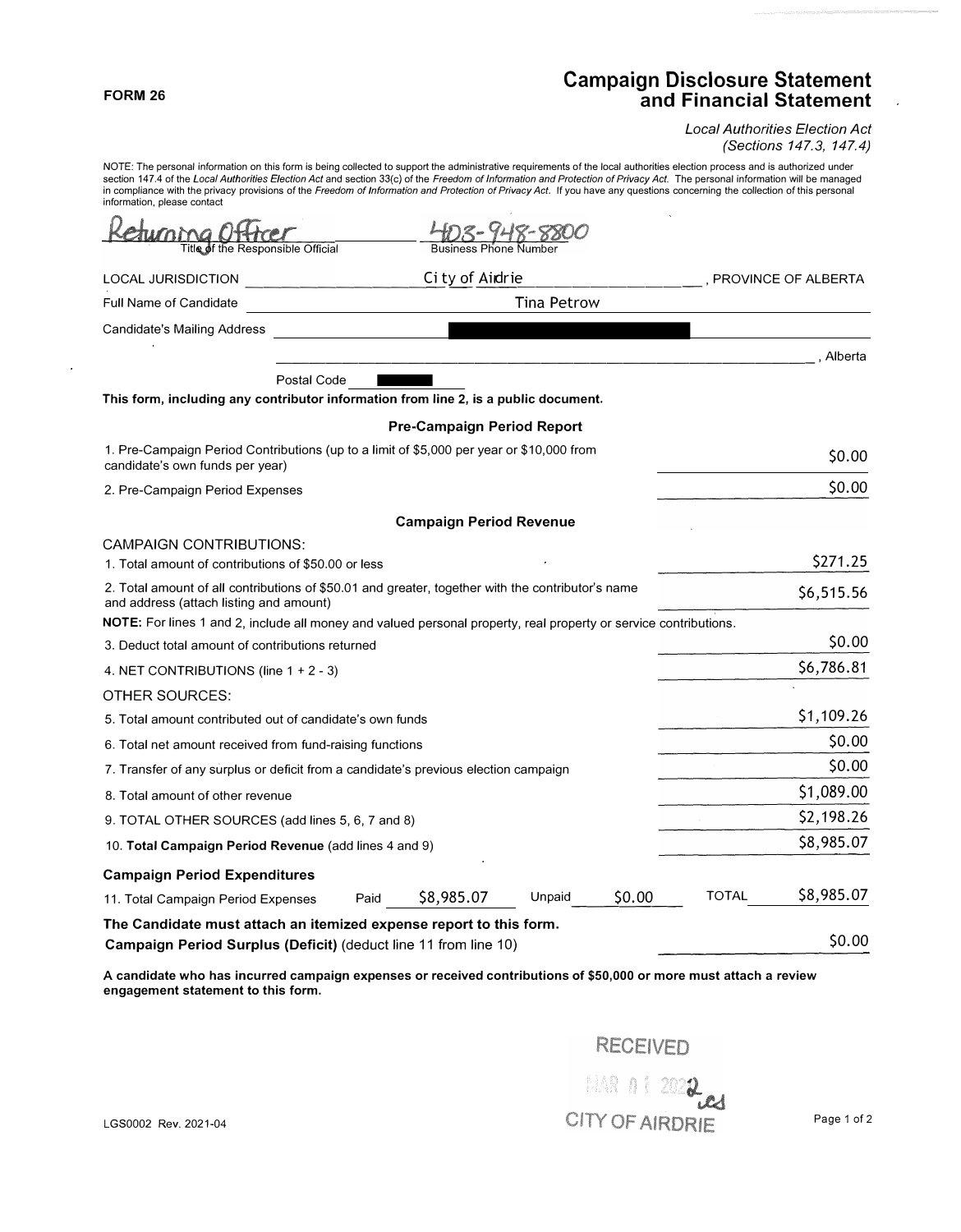## **ATTESTATION OF CANDIDATE**

This is to certify that to the best of my knowledge this document and all attachments accurately reflect the information required under section 147.4 of the Local Authorities Election Act.

 $3022 - 03 - 01$ 

Date yyyy mm dd

Forward the signed original of this document to the address of the local jurisdiction in which the candidate was nominated for election.

agnature

## **IT IS AN OFFENCE TO FILE A FALSE STATEMENT**

**RECEIVED .** 

**MAR 0 1 2 2 2 CllY OF AIRDRIE** 

LGS0002 Rev. 2021 04 Page 2 of 2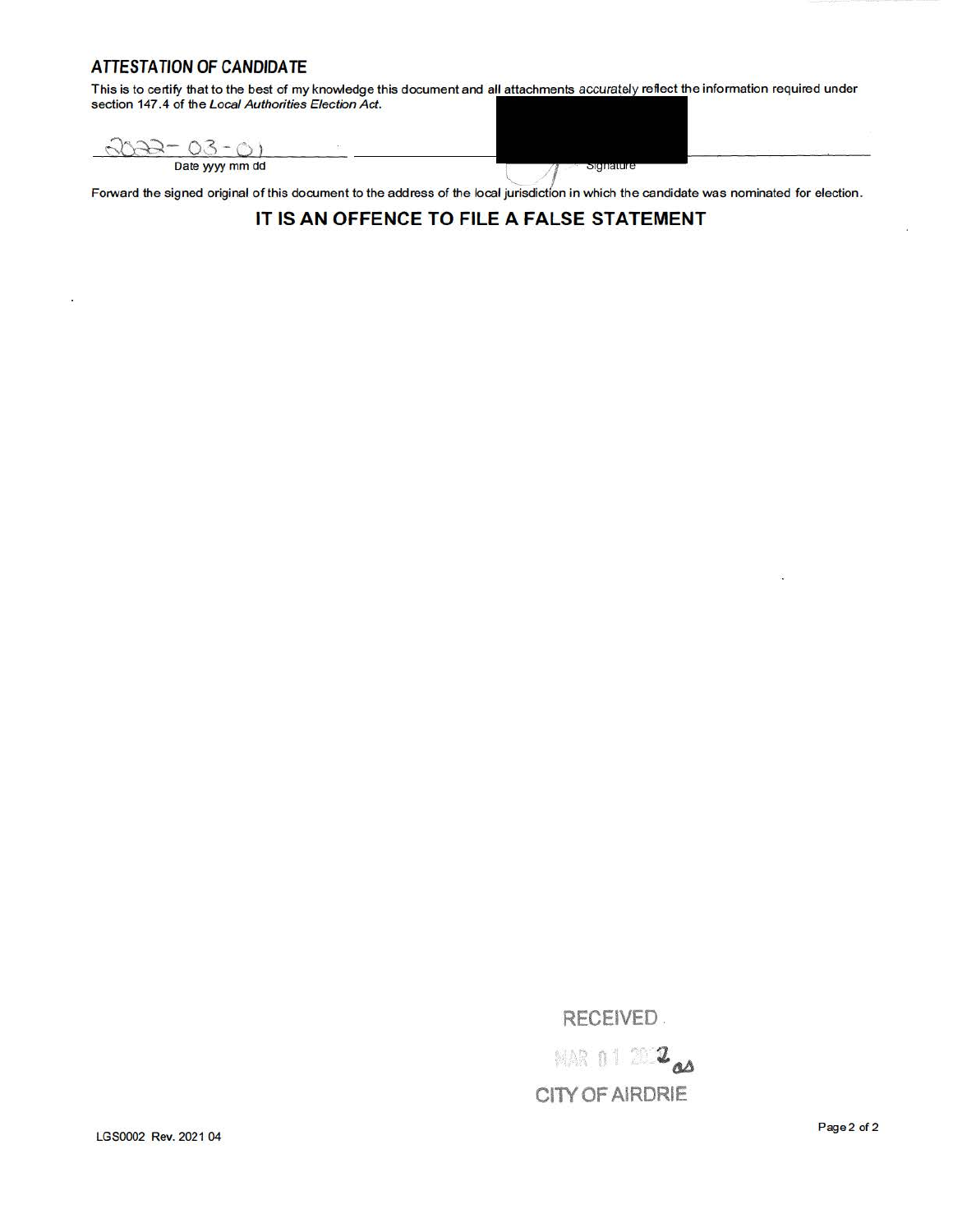|                            |                             | Tina Petrow 2021 Election Campaign Donor List                                     |                 |                    |          |                      |                         |
|----------------------------|-----------------------------|-----------------------------------------------------------------------------------|-----------------|--------------------|----------|----------------------|-------------------------|
| <b>First Name</b>          | <b>Last Name</b>            | <b>Address</b>                                                                    | City            | <b>Postal Code</b> | Amount   | <b>Cash Donation</b> | <b>In-Kind Donation</b> |
| Donations \$50.01 and over |                             |                                                                                   |                 |                    |          |                      |                         |
| Adebiyi                    | Adeniran                    |                                                                                   | Airdrie         |                    | 200.00   | ×                    | ⊔                       |
| Cathy                      | Perrotta                    |                                                                                   | Airdrie         |                    | 200.00   | Z                    | П                       |
| David                      | Maffitt                     |                                                                                   | Rocky View cour |                    | 100.00   | Z                    | П                       |
| Anna                       | Koch                        |                                                                                   | Airdrie         |                    | 250.00   | Z                    | □                       |
| John                       | Boydol                      |                                                                                   | Airdrie         |                    | 250.00   | M                    |                         |
| Al                         | Rana                        |                                                                                   | Calgary         |                    | 300.00   | $\checkmark$         | □                       |
| Robin                      | McKittrick                  |                                                                                   | Airdrie         |                    | 100.00   | Μ                    | □                       |
| James                      | Smith                       |                                                                                   | Airdrie         |                    | 500.00   | M                    | □                       |
| Kiersten                   | Mohr                        |                                                                                   | Airdrie         |                    | 500.00   | M                    | □                       |
| Paul                       | Gerla                       |                                                                                   | Calgary         |                    | 500.00   | Z                    | ◫                       |
| Derek                      | <b>Britton</b>              |                                                                                   | Airdrie         |                    | 100.00   | ⊠                    | □                       |
| Melanie                    | Hayward                     |                                                                                   | Airdrie         |                    | 100.00   | Ø                    | П                       |
| Ed & Audrey                | Warchol                     |                                                                                   | Calgary         |                    | 200.00   | M                    | □                       |
| Guramritpal                | Singh Hayer                 |                                                                                   | Calgary         |                    | 500.00   | M                    | □                       |
| Kevin                      | Hamilton                    |                                                                                   | Rockyview Coun  |                    | 500.00   | 図                    | □                       |
| Pat                        | Cashion                     |                                                                                   | Calgary         |                    | 500.00   | M                    | □                       |
| Marlene                    | Petrow                      |                                                                                   | Airdrie         |                    | 1,000.00 | M                    | П                       |
| Anna                       | Koch                        |                                                                                   | Airdrie         |                    | 235.76   | D                    | Z                       |
| Jill                       | Wright                      |                                                                                   | Airdrie         |                    | 400.00   | L                    | Ľ.                      |
| Emalyn                     | Plazo                       |                                                                                   | Airdrie         |                    | 79.80    | 5                    | $\overline{\mathbf{z}}$ |
|                            |                             |                                                                                   |                 |                    | 6,515.56 |                      |                         |
|                            | Donations \$50.00 and under |                                                                                   |                 |                    |          |                      |                         |
| <b>Total Amount</b>        |                             |                                                                                   |                 |                    | 271.25   | 2                    |                         |
|                            |                             |                                                                                   |                 |                    | 271.25   |                      |                         |
|                            |                             | Fundraising Funds Raised - Thanksgiving Centre Pieces, Golf Balls, Silent Auction |                 |                    |          |                      |                         |
| <b>Total Amount</b>        |                             |                                                                                   |                 |                    | 1,089.00 |                      |                         |
|                            |                             |                                                                                   |                 |                    | 1,089.00 |                      |                         |

 $\infty$ 

 $\mathbb{R}$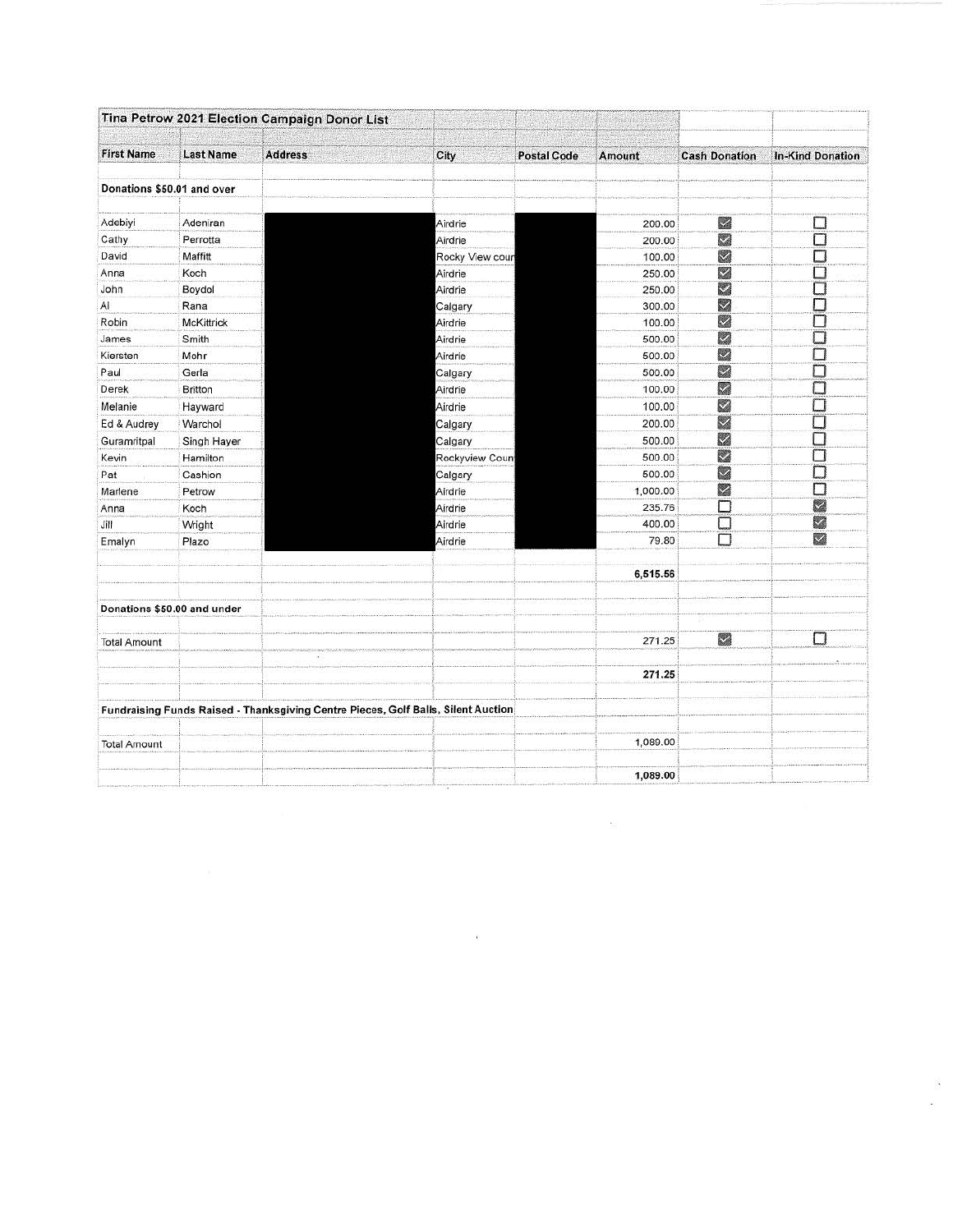| Date of Purchase     | Vendor                     | Item                                                           | Reference [1] | Amount [2] | <b>GST</b> | <b>Gratuity</b> | Total [3] | Event [4]                              |
|----------------------|----------------------------|----------------------------------------------------------------|---------------|------------|------------|-----------------|-----------|----------------------------------------|
|                      |                            |                                                                |               |            |            |                 |           |                                        |
|                      | 2021 08 23 City of Airdrie | <b>Nomination Filing</b>                                       | 11217031      | \$100.00   | \$0.00     | \$0.00          |           | \$100.00 2021 Municipal Election       |
| 2021 08 24 Walmart   |                            | <b>Volunteer Backpack Supplies</b>                             | 92461915      | \$36.58    | \$1.83     | \$0.00          |           | \$38.41 Door Knocking                  |
|                      | 2021 08 25 City of Airdrie | <b>Booth Rental</b>                                            | 10523479 1    | \$100.00   | \$5.00     | \$0.00          |           | \$105.00 Airdrie Fest                  |
| 2021 08 26 Amazon    |                            | Clipboards                                                     | CA139ZJ6PKII  | \$37.90    | \$1.90     | \$0.00          |           | \$39.80 Door Knocking                  |
| 2021 08 26 Amazon    |                            | Lanyards & Name Tag Holders                                    | CA1IOB0DJSI   | \$13.80    | \$0.69     | \$0.00          |           | \$14.49 Door Knocking                  |
| 2021 08 27 Costco    |                            | <b>Snack Bag Supplies</b>                                      | 11960         | \$239.72   | \$355      | \$0.00          |           | \$243.27 Teddy Bear Parade             |
| 2021 08 29 Dollarama |                            | <b>Snack Bag Supplies</b>                                      | 10014380      | \$13.80    | \$0.69     | \$0.00          |           | \$14.49 Teddy Bear Parade              |
| 2021 08 30 Amazon    |                            | <b>Bookmarks</b>                                               | CA117LXQBACII | \$43.56    | \$2.18     | \$0.00          |           | \$45.74 Teddy Bear Parade              |
| 2021 08 31 ATB       |                            | Service Fee                                                    | August        | \$19.00    | \$0.00     | \$0.00          |           | \$19.00 Banking Service Fee            |
| 2021 09 01 Michaels  |                            | Bubbles, Dye & Paint Pens                                      | 1580 2987     | \$39.96    | \$2.00     | \$0.00          |           | \$41.96 Teddy Bear Parade & Golf Balls |
| 2021 09 01 Amazon    |                            | Washcloths                                                     | CA118IH18ACII | \$47.77    | \$2.39     | \$0.00          |           | \$50.16 Teddy Bear Parade              |
| 2021 09 02 Dollarama |                            | Various Craft Supplies                                         | 10010790      | \$143.30   | \$7.17     | \$0.00          |           | \$150.47 Teddy Bear Parade             |
| 2021 09 02 Michael"s |                            | Craft                                                          | 26255         | \$28.53    | \$1.43     | \$0.00          |           | \$29.96 Centrepiece Fundraiser         |
| 2021 09 02 Dollarama |                            | Craft                                                          | 7997          | \$21.05    | \$1.05     | \$0.00          |           | \$22.10 Centrepiece Fundraiser         |
| 2021 09 02 Dollarama |                            | Craft                                                          | 8437          | \$40.30    | \$2.02     | \$0.00          |           | \$42.32 Centrepiece Fundraiser         |
|                      | 2021 09 03 Canadian Tire   | Pool Noodles                                                   | 10136         | \$35.84    | \$1.79     | \$0.00          |           | \$37.63 Teddy Bear Parade              |
| 2021 09 04 Staples   |                            | <b>Colour Letter Printing</b>                                  | 101480        | \$19.60    | \$0.98     | \$0.00          |           | \$20.58 Marketing/Promotions           |
| 2021 09 04 Staples   |                            | Colour Letter Printing                                         | 101481        | \$19.60    | \$0.98     | \$0.00          |           | \$20.58 Marketing/Promotions           |
| 2021-09-04 Staples   |                            | <b>Colour Letter Printing</b>                                  | 101482        | \$22.05    | \$1.10     | \$0.00          | \$23.15   | Marketing/Promotions                   |
| 2021 09 08 Michael"s |                            | Craft                                                          | 20521         | \$48.00    | \$2.40     | \$0.00          | \$50.40   | Centrepiece Fundraiser                 |
| 2021 09 10 Michael"s |                            | Craft                                                          | 27062         | \$53.11    | \$2.66     | \$0.00          | \$55.77   | Centrepiece Fundraiser                 |
| 2021 09 10 Dollarama |                            | Craft                                                          | 918           | \$40.50    | \$1.85     | \$0.00          | \$42.35   | Centrepiece Fundraiser                 |
| 2021 09 10 Dollarama |                            | Craft                                                          | 790           | \$56.30    | \$2.75     | \$0.00          | \$59.05   | Centrepiece Fundraiser                 |
| 2021 09 12 Michael"s |                            | Craft                                                          | 24677         | \$41.75    | \$2.09     | \$0.00          | \$43.84   | Centrepiece Fundraiser                 |
|                      |                            | 2021 09 14 Corridor Pictures Campaign Photos                   | CAxGTR4p      | \$200.00   | \$0.00     | \$0.00          |           | \$200.00 Marketing/Promotions          |
| 2021 09 15 Michael"s |                            | Craft                                                          | 30212         | \$37.17    | \$1.86     | \$0.00          |           | \$39.03 Centrepiece Fundraiser         |
| 2021 09-17 Dollarama |                            | Craft                                                          | 5448          | \$33.05    | \$1.65     | \$0.00          | \$34.70   | Centrepiece Fundraiser                 |
|                      |                            | 2021 09 17 All Canadian Prir Elections Singage                 | CADTidsf      | \$120.00   | \$6.00     | \$0.00          | \$126.00  | Marketing/Promotions                   |
| 2021 09 22 Walmart   |                            | Craft                                                          | 2926          | \$46.77    | \$2.34     | \$0.00          | \$49.11   | Centrepiece Fundraiser                 |
| 2021 09 22 Michael"s |                            | Craft                                                          | 23309         | \$23.74    | \$1.19     | \$0.00          | \$24.93   | Centrepiece Fundraiser                 |
| 2021 09 23 Walmart   |                            | Craft                                                          | 9513          | \$65.34    | \$3.28     | \$0.00          | \$68.62   | Centrepiece Fundraiser                 |
| 2021 09 23 Michael"s |                            | Craft                                                          | 28184         | \$53.83    | \$2.69     | \$0.00          |           | \$56.52 Centrepiece Fundraiser         |
| 2021 09 30 ATB       |                            | Service Fee                                                    | September     | \$19.00    | \$0.00     | \$0.00          |           | \$19.00 Banking Service Fee            |
| 2021 10 06 Staples   |                            | <b>Printed Brochure Inserts</b>                                | 324fce        | \$102.99   | \$5.15     | \$0.00          |           | \$108.14 Marketing/Promotions          |
|                      |                            | 2021-10-12 Fuel Creative Inc Election Singage/ Banners/ Websit | CAD75KzC      | \$5,133.52 | \$256.68   | \$0.00          |           | \$5,390.20 Marketing/Promotions        |
| 2021 10 14 Staples   |                            | <b>Colour Letter Printing</b>                                  | 102532        | \$1.47     | \$0.07     | \$0.00          |           | \$1.54 Marketing/Promotions            |
|                      | 2021-10-20 What's Pop'N    | Volunteer Gifts/Pop                                            | 12497         | \$76.50    | \$3.83     | \$0.00          |           | \$80.33 Volunteer Appreciation         |
| 2021 10 31 ATB       |                            | Service Fee                                                    | October       | \$19.00    | \$0.00     | \$0.00          |           | \$19.00 Banking Service Fee            |
|                      |                            | 2021 11 11 Maritime Pub & E Re Election Committe Dinner        | 16736         | \$165.24   | \$8.26     | \$34.70         |           | \$208.20 Volunteer Appreciation        |